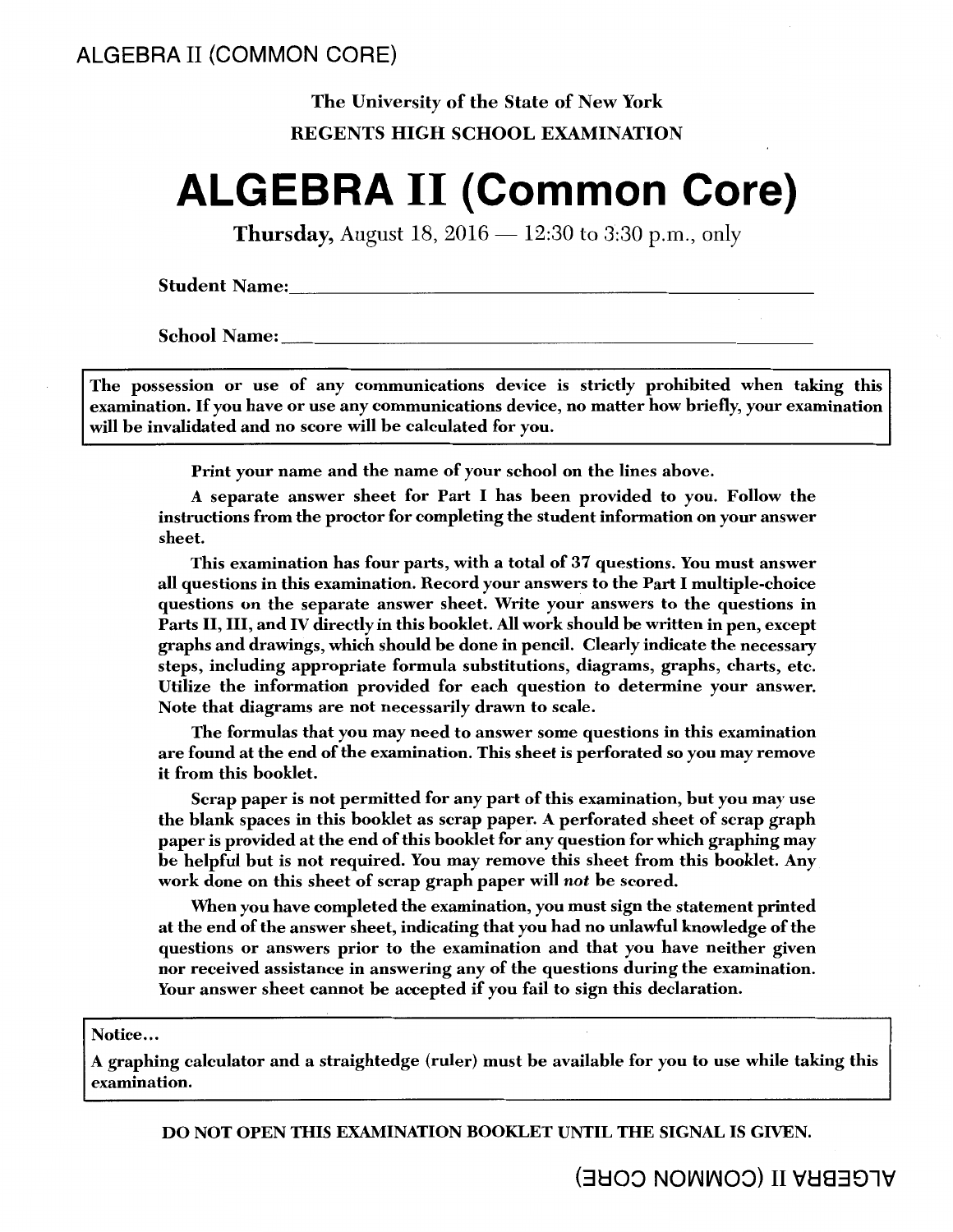### Part I

Answer all 24 questions in this part. Each correct answer will receive 2 credits. No partial credit will be allowed. Utilize the information provided for each question to determine your answer. Note that diagrams are not necessarily drawn to scale. For each statement or question, choose the word or expression that, of those given, best completes the statement or answers the question. Record your answers on your separate answer sheet. [ 48]

> Use this space for computations.

- **1** Which equation has  $1 i$  as a solution?
	- (1)  $x^2 + 2x 2 = 0$  (3)  $x^2 2x 2 = 0$ (2)  $x^2 + 2x + 2 = 0$  (4)  $x^2 - 2x + 2 = 0$

2 Which statement(s) about statistical studies is true?

A survey of all English classes in a high school would be I. a good sample to determine the number of hours students throughout the school spend studying.

A survey of all ninth graders in a high school would be II. a good sample to determine the number of student parking spaces needed at that high school.

A survey of all students in one lunch period in a high III. school would be a good sample to determine the number of hours adults spend on social media websites.

A survey of all Calculus students in a high school would IV. be a good sample to determine the number of students throughout the school who don't like math.

| $(1)$ I, only | $(3)$ I and III |
|---------------|-----------------|
|---------------|-----------------|

 $(2)$  II, only (4) III and IV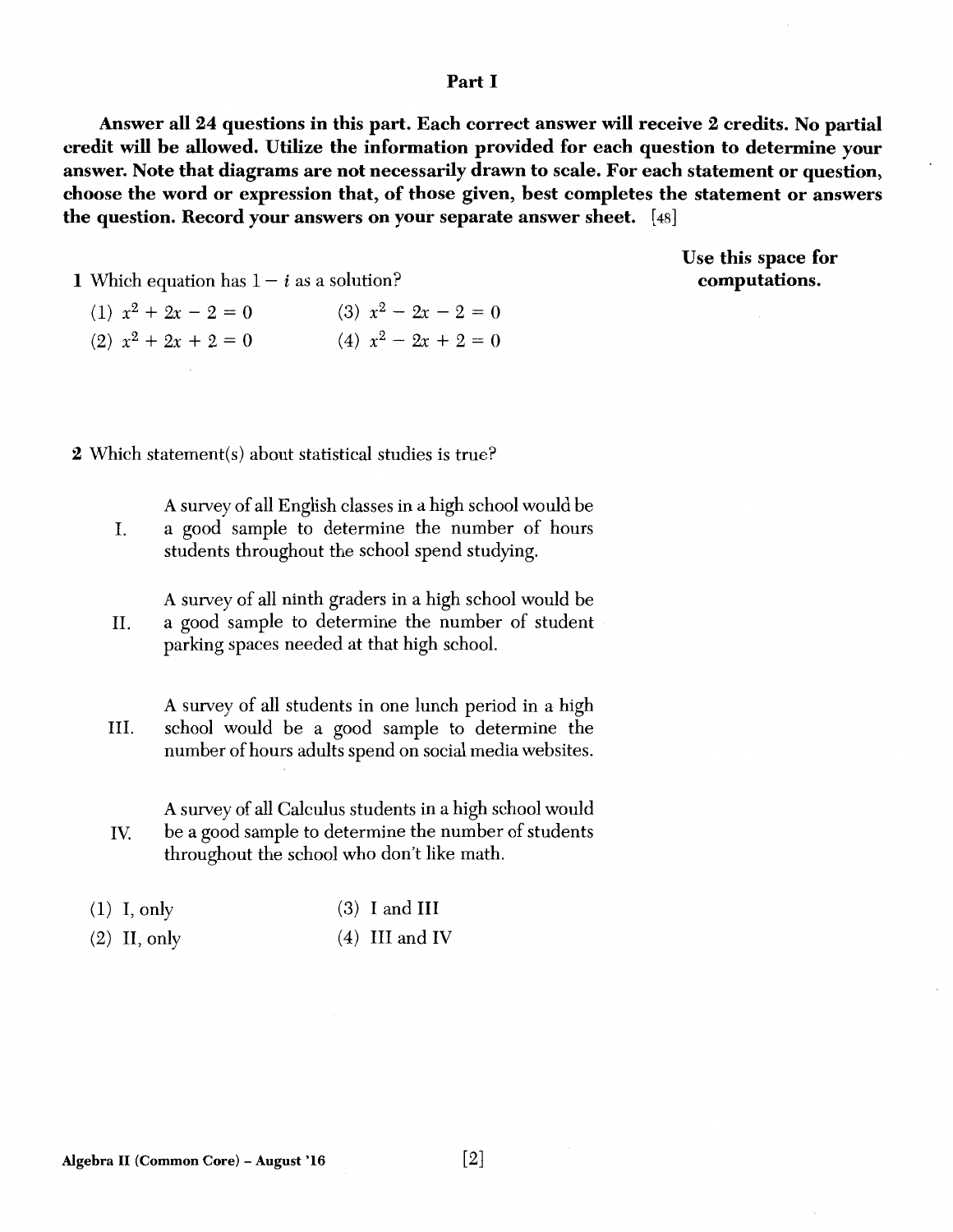3 To the *nearest tenth*, the value of *x* that satisfies  $2^x = -2x + 11$  is

- (1) 2.5 (3) 5.8
- (2) 2.6 (4) 5.9
- 4 The lifespan of a 60-watt lightbulb produced by a company is normally distributed with a mean of 1450 hours and a standard deviation of 8.5 hours. If a 60-watt lightbulb produced by this company is selected at random, what is the probability that its lifespan will be between 1440 and 1465 hours?
	- (1) 0.3803 (3) 0.8415
	- (2) 0.4612 (4) 0.9612

#### **5** Which factorization is *incorrect?*

- (1)  $4k^2 49 = (2k + 7)(2k 7)$
- (2)  $a^3 8b^3 = (a 2b)(a^2 + 2ab + 4b^2)$
- (3)  $m^3 + 3m^2 4m + 12 = (m 2)^2(m + 3)$
- $(4)$   $t^3 + 5t^2 + 6t + t^2 + 5t + 6 = (t + 1)(t + 2)(t + 3)$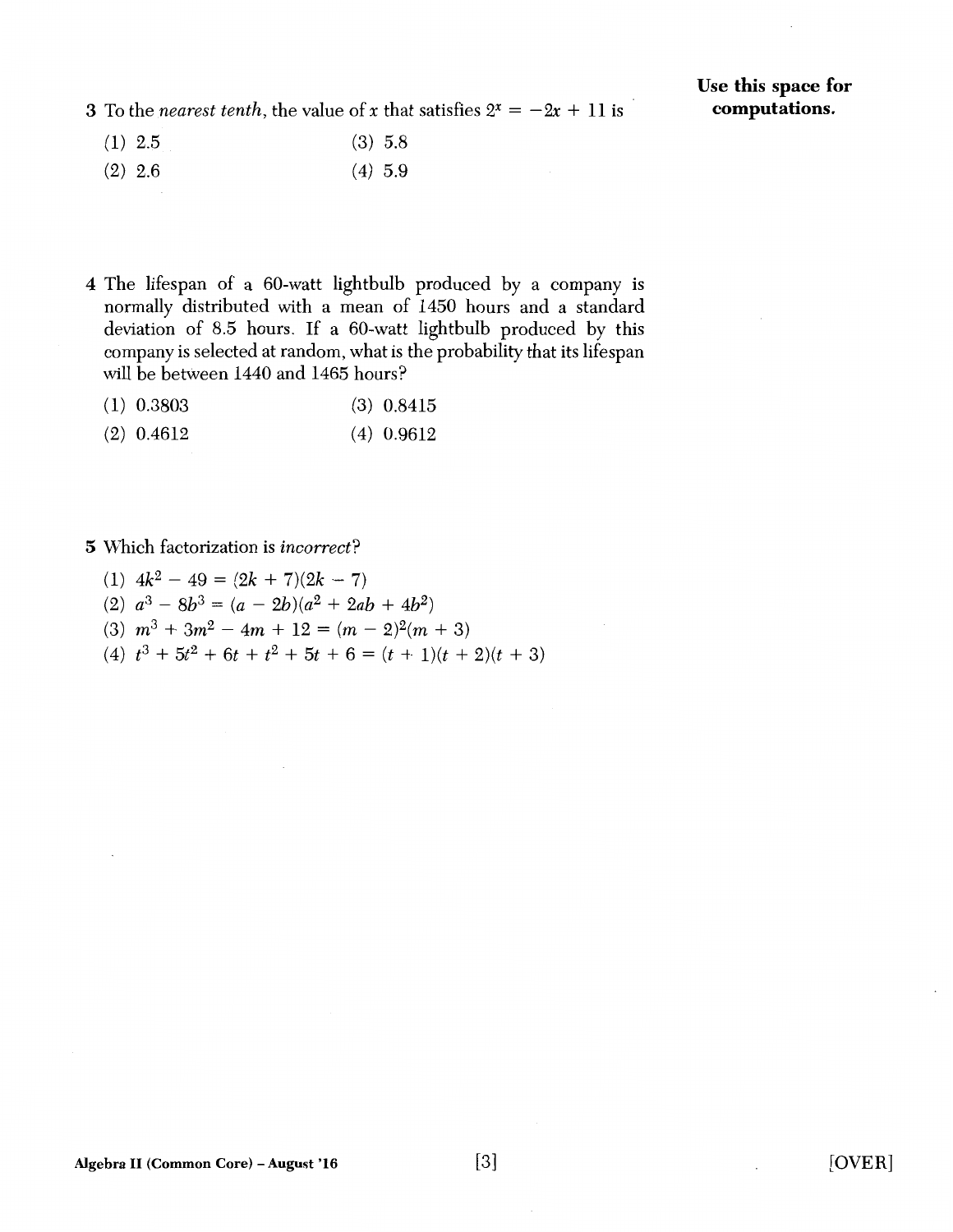6 Sally's high school is planning their spring musical. The revenue, R, · generated can be determined by the function  $R(t) = -33t^2 + 360t$ , where  $t$  represents the price of a ticket. The production cost,  $C$ , of the musical is represented by the function  $C(t) = 700 + 5t$ . What is the highest ticket price, to *the nearest dollar,* they can charge in order to *not* lose money on the event?

Use this space for computations.

| $(1)$ $t = 3$ | $(3) t = 8$    |  |
|---------------|----------------|--|
| $(2)$ $t = 5$ | $(4)$ $t = 11$ |  |

7 The set of data in the table below shows the results of a survey on the number of messages that people of different ages text on their cell phones each month.

| <b>Age Group</b>         |      | <b>Text Messages per Month</b> |         |
|--------------------------|------|--------------------------------|---------|
| ,,,,,,,,,,,,,,,,,,,,,,,, | 0-10 | $11 - 50$                      | Over 50 |
| $15 - 18$                |      | 37                             | 68      |
| $19 - 22$                |      | 25                             | 87      |
| $23 - 60$                | 25   |                                | 157     |

If a person from this survey is selected at random, what is the probability that the person texts over 50 messages per month given that the person is between the ages of 23 and 60?

- (1)  $\frac{157}{229}$  (3)  $\frac{157}{384}$
- $\frac{157}{312}$  (4)  $\frac{157}{456}$ (2)  $\frac{157}{312}$  (4)  $\frac{157}{456}$

8 A recursive formula for the sequence 18, 9, 4.5, ... is

(1)  $g_1 = 18$ (3)  $g_1 = 18$  $g_n = \frac{1}{2} g_{n-1}$  $g_n = 2g_{n-1}$ (2)  $g_n = 18 \left(\frac{1}{2}\right)^{n-1}$ (4)  $g_n = 18(2)^{n-1}$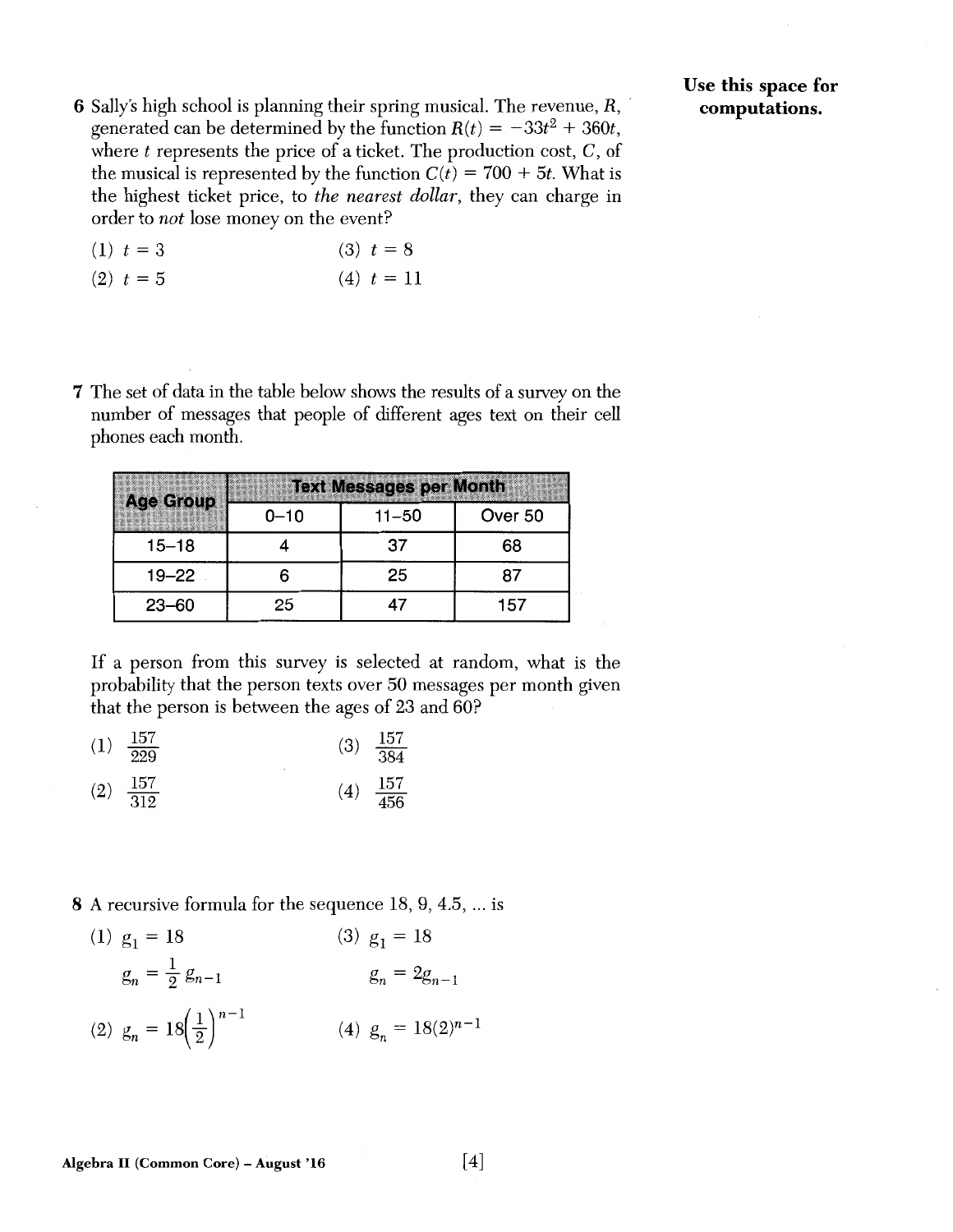- 9 Kristin wants to increase her running endurance. According to experts, a gradual mileage increase of 10% per week can reduce the risk of injury. If Kristin runs 8 miles in week one, which expression can help her find the total number of miles she will have run over the course of her 6-week training program?
	- (1)  $\sum_{n=1}^{6} 8(1.10)^{n-1}$ (1)  $\sum 8(1.10)^{n-1}$  (3)  $\frac{8-8(1.10)^6}{1}$  $n=1$  0.90 (2)  $\sum_{n=1}^{6} 8(1.10)^n$  (4)  $\frac{8-8(0.10)^n}{n}$  $n=1$  1.10
- **10** A sine function increasing through the origin can be used to model light waves. Violet light has a wavelength of 400 nanometers. Over which interval is the height of the wave *decreasing,* only?
	- (1) (0, 200) (2) (100, 300) (3) (200, 400) (4) (300, 400)
- 11 The expression  $\frac{x^3 + 2x^2 + x + 6}{x^3 + 2x^2 + x + 6}$  is equivalent to  $x + 2$  $(1)$   $x^2 + 3$ (2)  $x^2 + 1 + \frac{4}{x+2}$  <br> (4)  $2x^2 + 1 + \frac{4}{x+2}$ (3)  $2x^2 + x + 6$ *x* + 2

# Use **this** space **for computations.**

[OVER]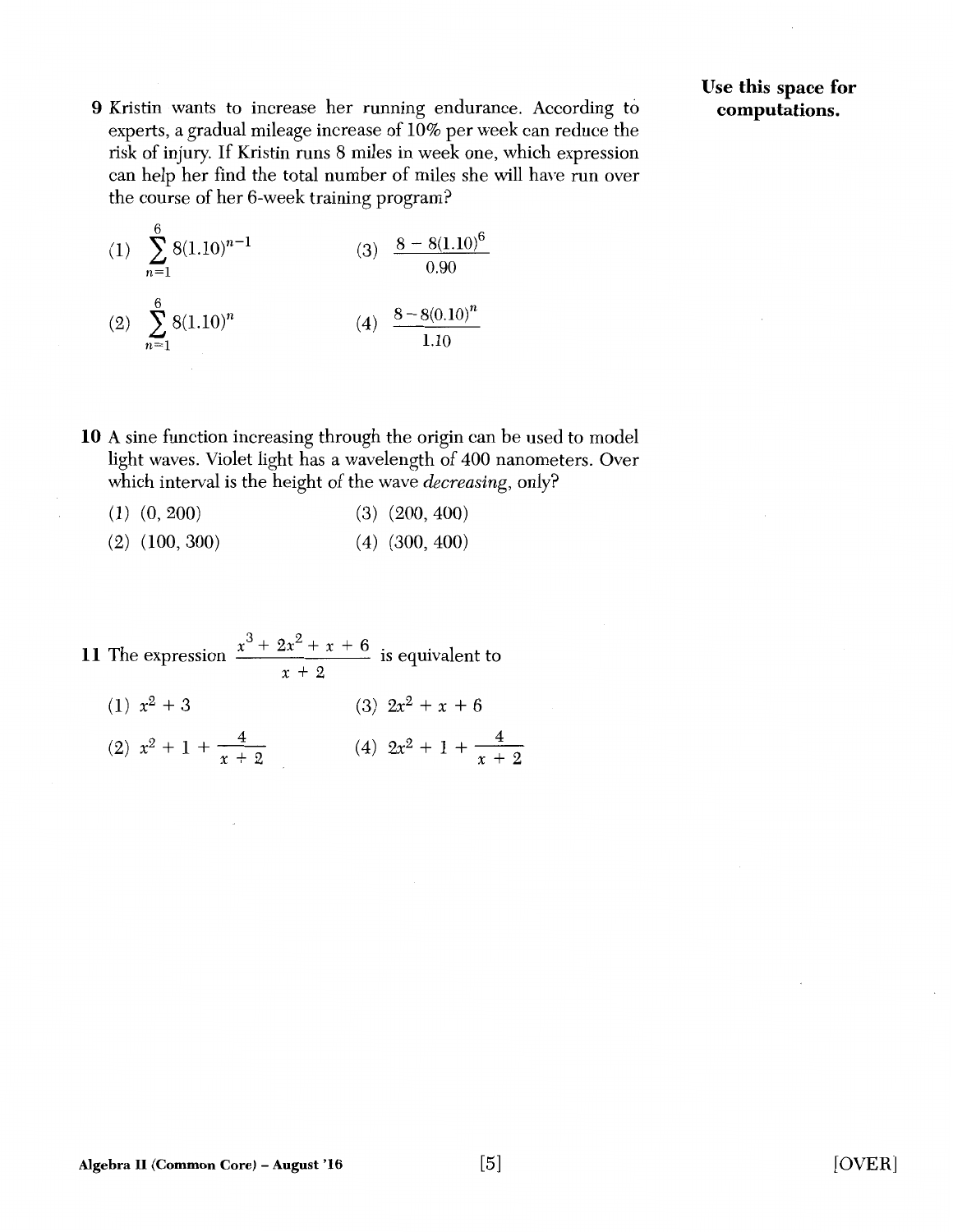12 A candidate for political office commissioned a poll. His staff received responses from 900 likely voters and 55% of them said they would vote for the candidate. The staff then conducted a simulation of 1000 more polls of 900 voters, assuming that 55% of voters would vote for their candidate. The output of the simulation is shown in the diagram below.

Use this space for computations.



Given this output, and assuming a 95% confidence level, the margin of error for the poll is closest to

| (1) 0.01 |  | $(3)$ 0.06 |
|----------|--|------------|
|----------|--|------------|

| $(2)$ 0.03 |  | $(4)$ 0.12 |
|------------|--|------------|
|------------|--|------------|

13 An equation to represent the value of a car after *t* months of *t*  ownership is  $v = 32,000(0.81)^{12}$ . Which statement is *not* correct?

- (1) The car lost approximately 19% of its value each month.
- (2) The car maintained approximately 98% of its value each month.
- (3) The value of the car when it was purchased was \$32,000.
- (4) The value of the car 1 year after it was purchased was \$25,920.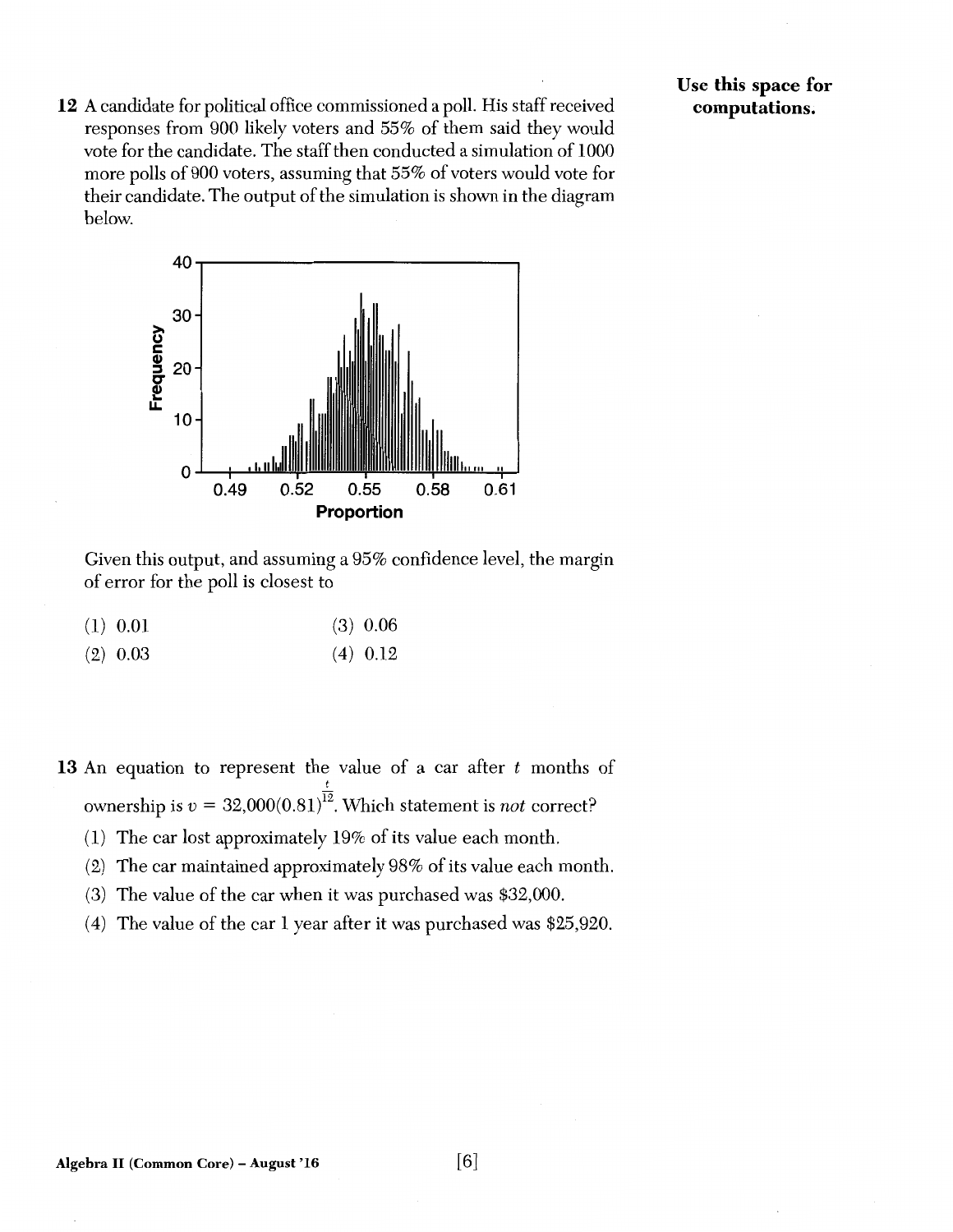# Use this space for computations.

- 14 Which equation represents an odd function?
	- (1)  $y = \sin x$  (3)  $y = (x + 1)^3$ (2)  $y = \cos x$  (4)  $y = e^{5x}$
- 15 The completely factored form of  $2d^4 + 6d^3 18d^2 54d$  is
	- (1)  $2d(d^2-9)(d+3)$  (3)  $2d(d+3)^2(d-3)$
	- (2)  $2d(d^2+9)(d+3)$  (4)  $2d(d-3)^2(d+3)$
- 16 Which diagram shows an angle rotation of 1 radian on the unit circle?

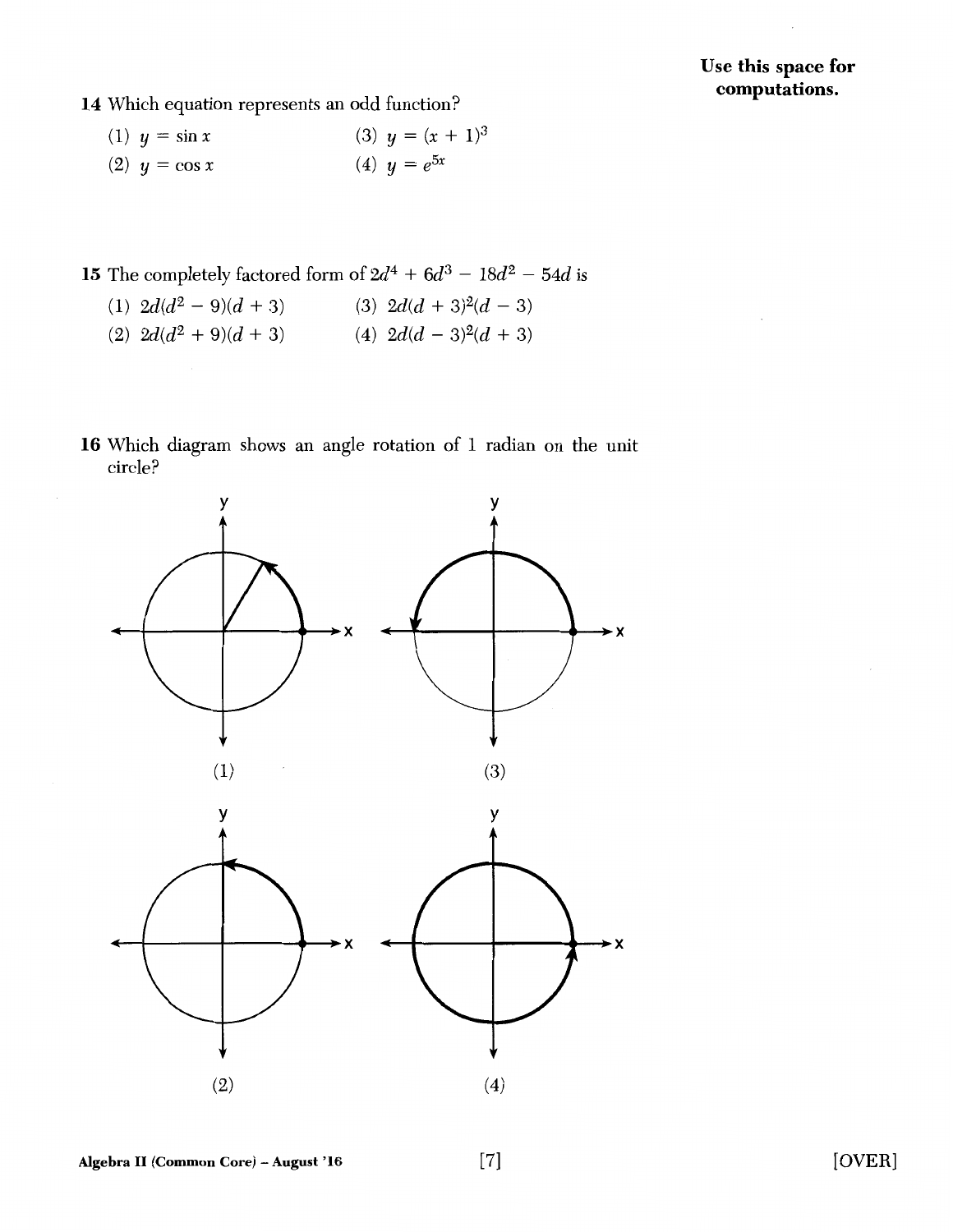17 The focal length, F, of a camera's lens is related to the distance of the object from the lens,  $J$ , and the distance to the image area in the camera, W, by the formula below.

Use this space for computations.

$$
\frac{1}{J} + \frac{1}{W} = \frac{1}{F}
$$

When this equation is solved for  $J$  in terms of  $F$  and  $W$ ,  $J$  equals

- (1)  $F W$ (3)  $\frac{FW}{}$  $\overline{W-F}$
- (2)  $\frac{FW}{m}$  $\overline{F-W}$ (4)  $\frac{1}{-}$   $\frac{1}{-}$ F W
- 18 The sequence  $a_1 = 6$ ,  $a_n = 3a_{n-1}$  can also be written as

(1) 
$$
a_n = 6 \cdot 3^n
$$
  
\n(2)  $a_n = 6 \cdot 3^{n+1}$   
\n(3)  $a_n = 2 \cdot 3^n$   
\n(4)  $a_n = 2 \cdot 3^{n+1}$ 

19 Which equation represents the set of points equidistant from line  $l$ and point  $R$  shown on the graph below?



(1)  $y = -\frac{1}{8}(x + 2)^2 + 1$  (3)  $y = -\frac{1}{8}(x - 2)^2 + 1$ (2)  $y = -\frac{1}{8}(x+2)^2 - 1$  (4)  $y = -\frac{1}{8}(x-2)^2 - 1$ 

Algebra II (Common Core) – August '16 [8]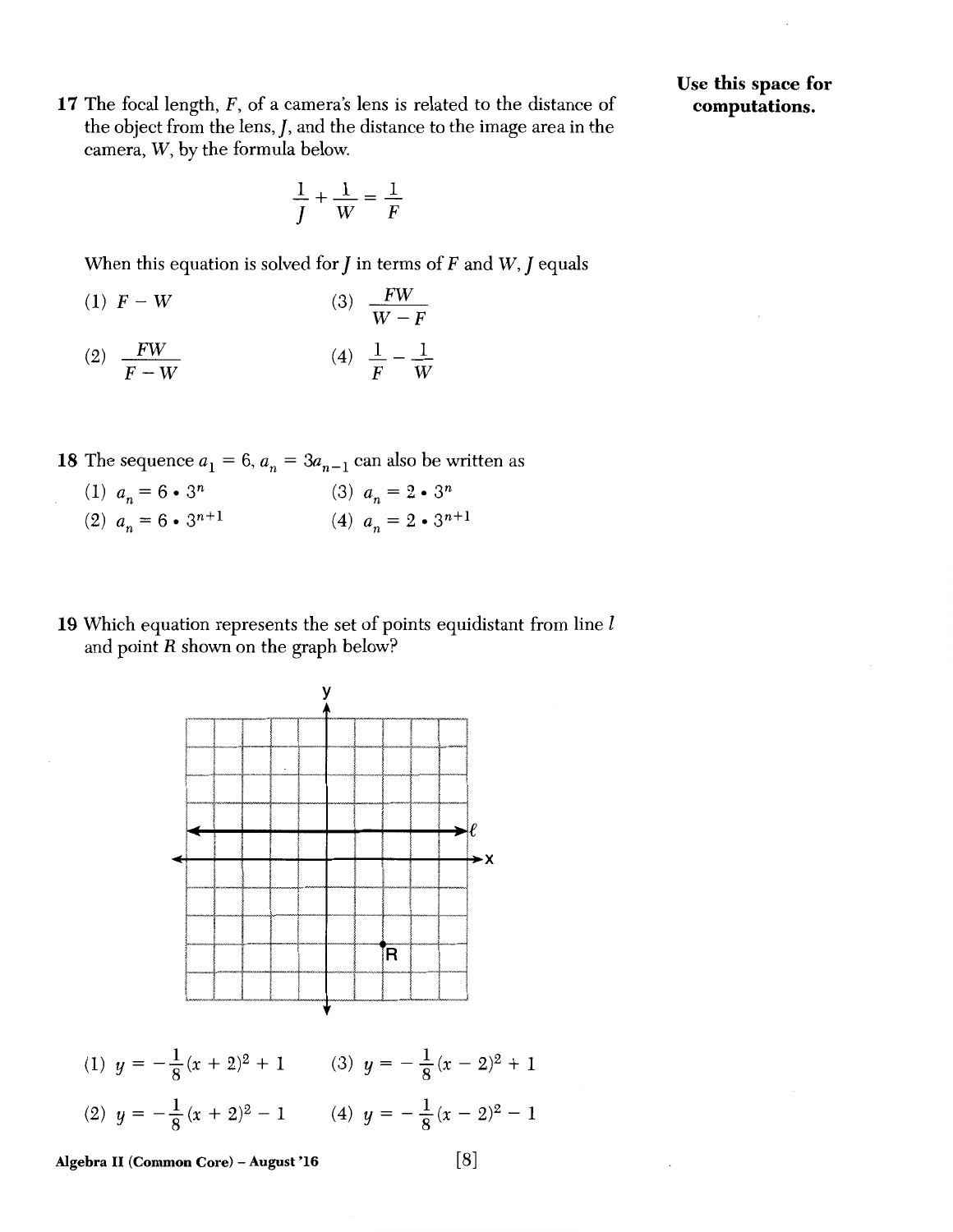20 Mr. Farison gave his class the three mathematical rules shown below to either prove or disprove. Which rules can be proved for all real numbers?

| I | $(m + p)^2 = m^2 + 2mp + p^2$                           |
|---|---------------------------------------------------------|
| П | $(x + y)^3 = x^3 + 3xy + y^3$                           |
| Ш | $(a^{2} + b^{2})^{2} = (a^{2} - b^{2})^{2} + (2ab)^{2}$ |

- (1) I, only (3) II and III
- (2) I and II (4) I and III

**21** The graph of  $p(x)$  is shown below.



What is the remainder when  $p(x)$  is divided by  $x + 4$ ?

|          | $(1) x - 4$ | (3) 0   |  |
|----------|-------------|---------|--|
| $(2) -4$ |             | $(4)$ 4 |  |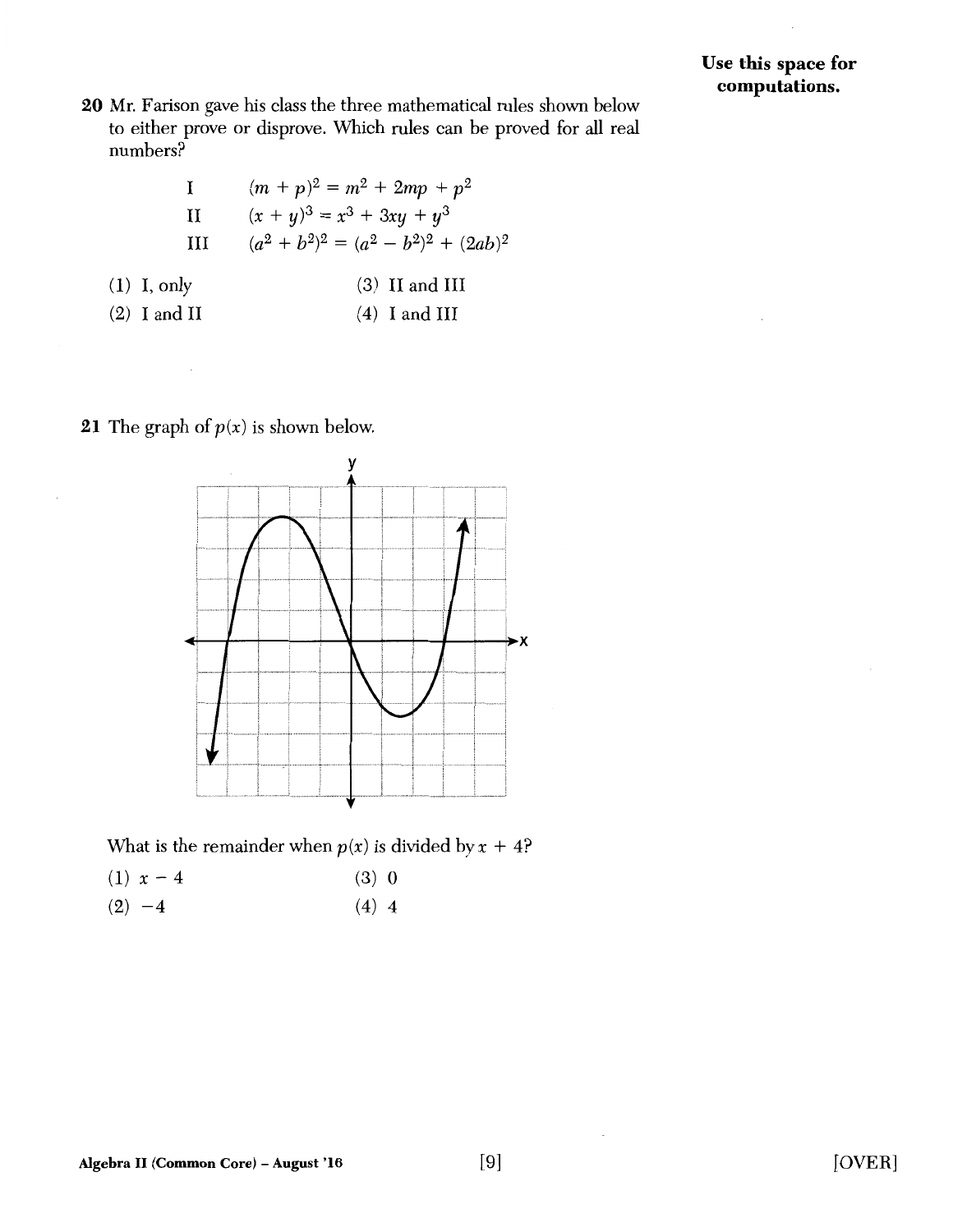22 A payday loan company makes loans between \$100 and \$1000 available to customers. Every 14 days, customers are charged 30% interest with compounding. In 2013, Remi took out a \$300 payday loan. Which expression can be used to calculate the amount she would owe, in dollars, after one year if she did not make payments?

 $\frac{14}{14}$  (c)  $\frac{365}{14}$ (1)  $300(.30)365$  (3)  $300(.30)14$ 

- $\frac{14}{14}$   $\frac{365}{14}$  $(2)$  300(1.30)<sup>365</sup> (4) 300(1.30)<sup>14</sup>
- 23 Which value is *not* contained in the solution of the system shown below?
	- $(1) -2$ (2) 2  $a + 5b - c = -20$  $4a - 5b + 4c = 19$  $-a - 5b - 5c = 2$ (3) 3  $(4) -3$
- 24 In 2010, the population of New York State was approximately 19,378,000 with an annual growth rate of 1.5%. Assuming the growth rate is maintained for a large number of years, which equation can be used to predict the population of New York State *t* years after 2010?
	- (1)  $P_t = 19,378,000(1.5)^t$
	- (2)  $P_0 = 19,378,000$  $P_t = 19,378,000 + 1.015P_{t-1}$
	- (3)  $P_t = 19,378,000(1.015)^{t-1}$
	- (4)  $P_0 = 19,378,000$  $P_t = 1.015P_{t-1}$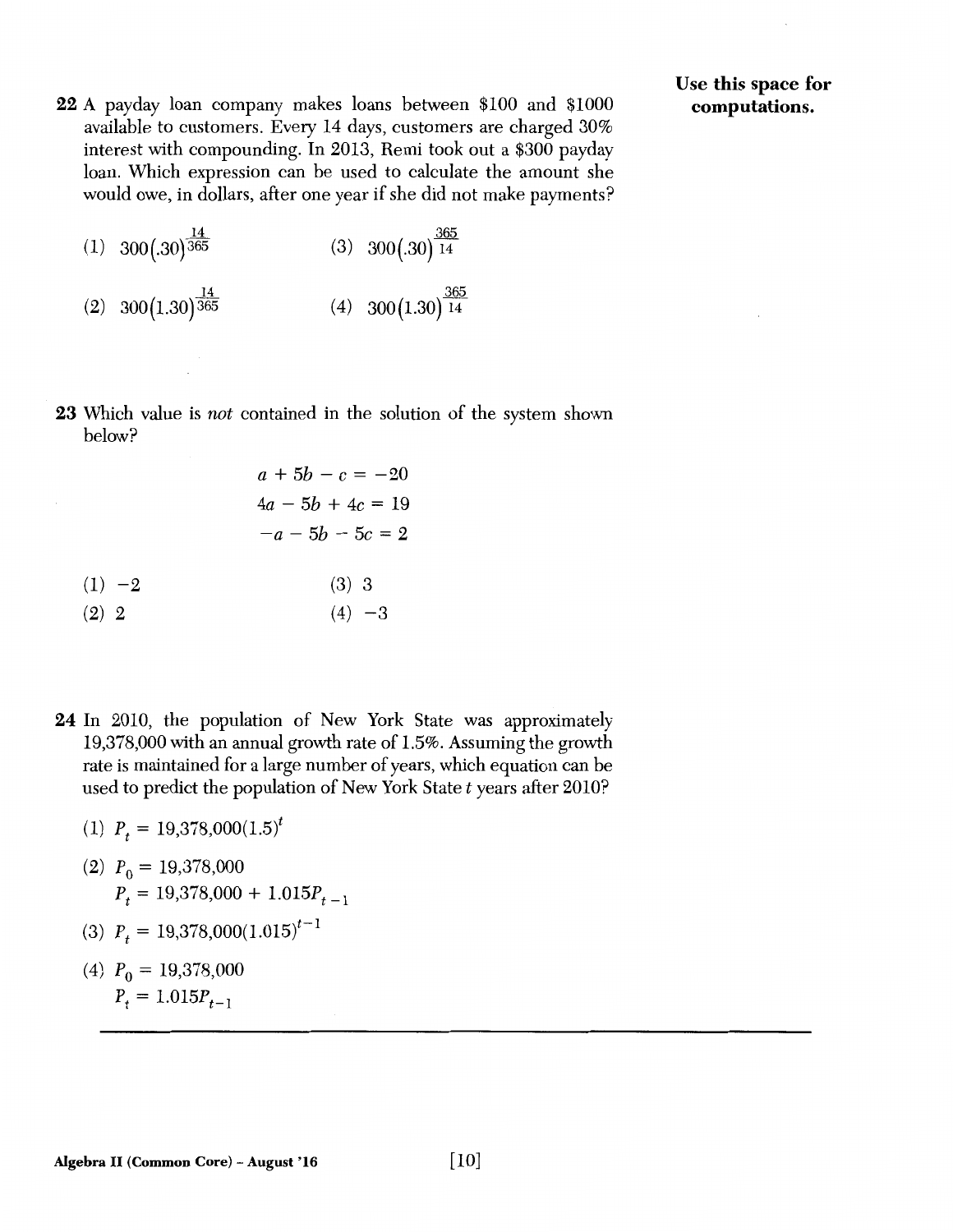## Part II

Answer all 8 questions in this part. Each correct answer will receive 2 credits. Clearly indicate the necessary steps, including appropriate formula substitutions, diagrams, graphs, charts, etc. Utilize the information provided for each question to determine your answer. Note that diagrams are not necessarily drawn to scale. For all questions in this part, a correct numerical answer with no work shown will receive only 1 credit. All answers should be written in pen, except for graphs and drawings, which should be done in pencil. [16]

25 The volume of air in a person's lungs, as the person breathes in and out, can be modeled by a sine graph. A scientist is studying the differences in this volume for people at rest compared to people told to take a deep breath. When examining the graphs, should the scientist focus on the amplitude, period, or midline? Explain your choice.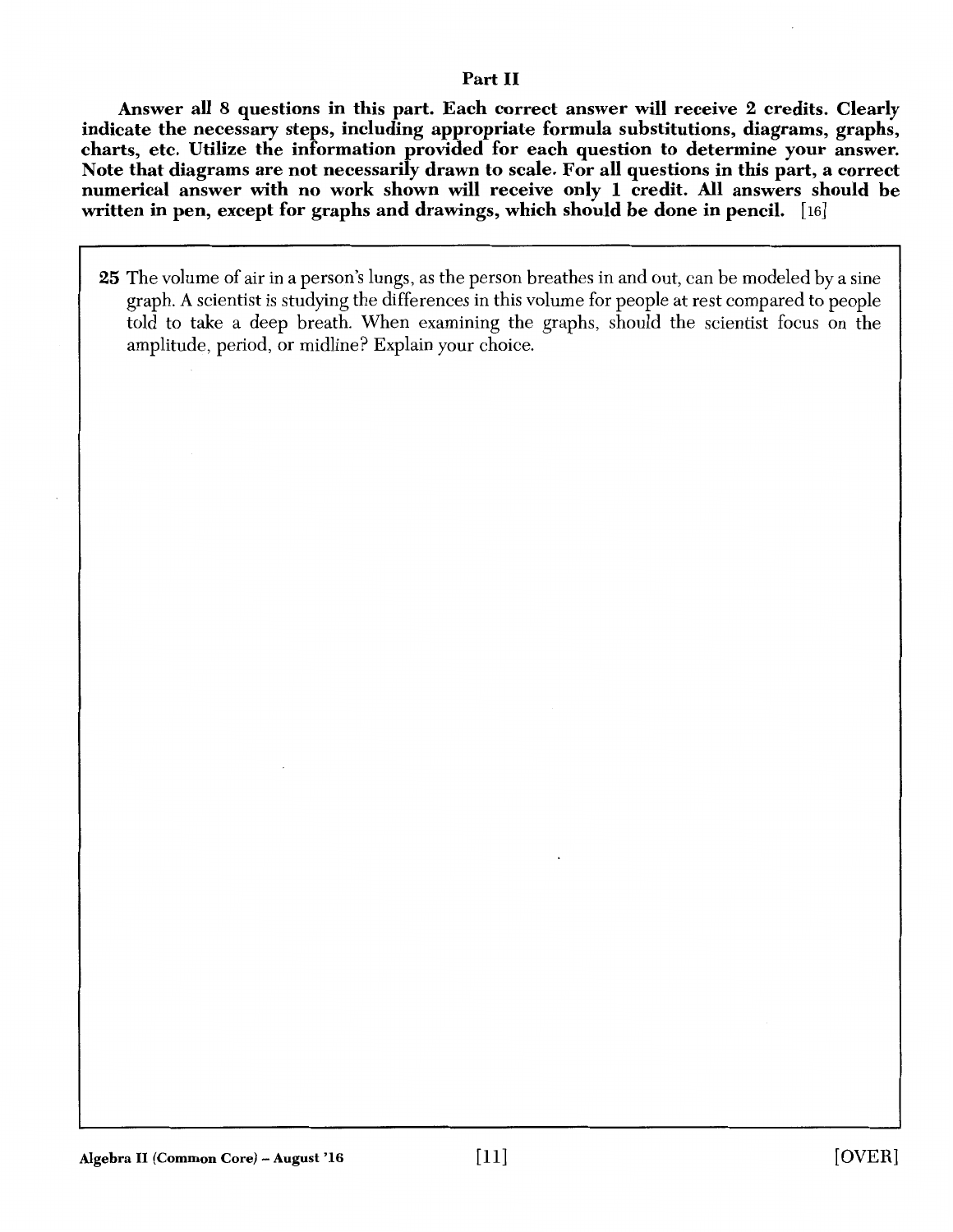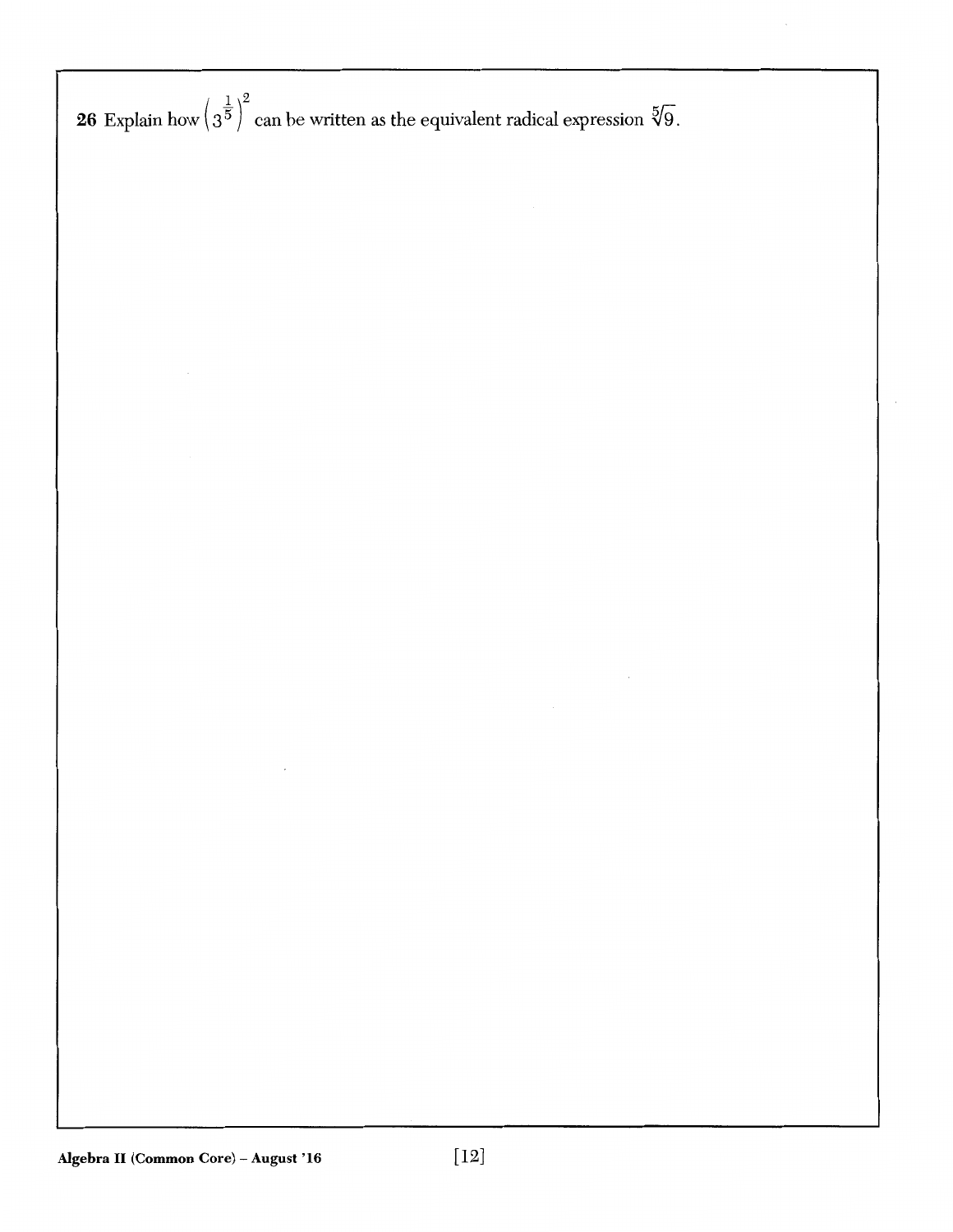**27** Simplify  $xi(i - 7i)^2$ , where *i* is the imaginary unit.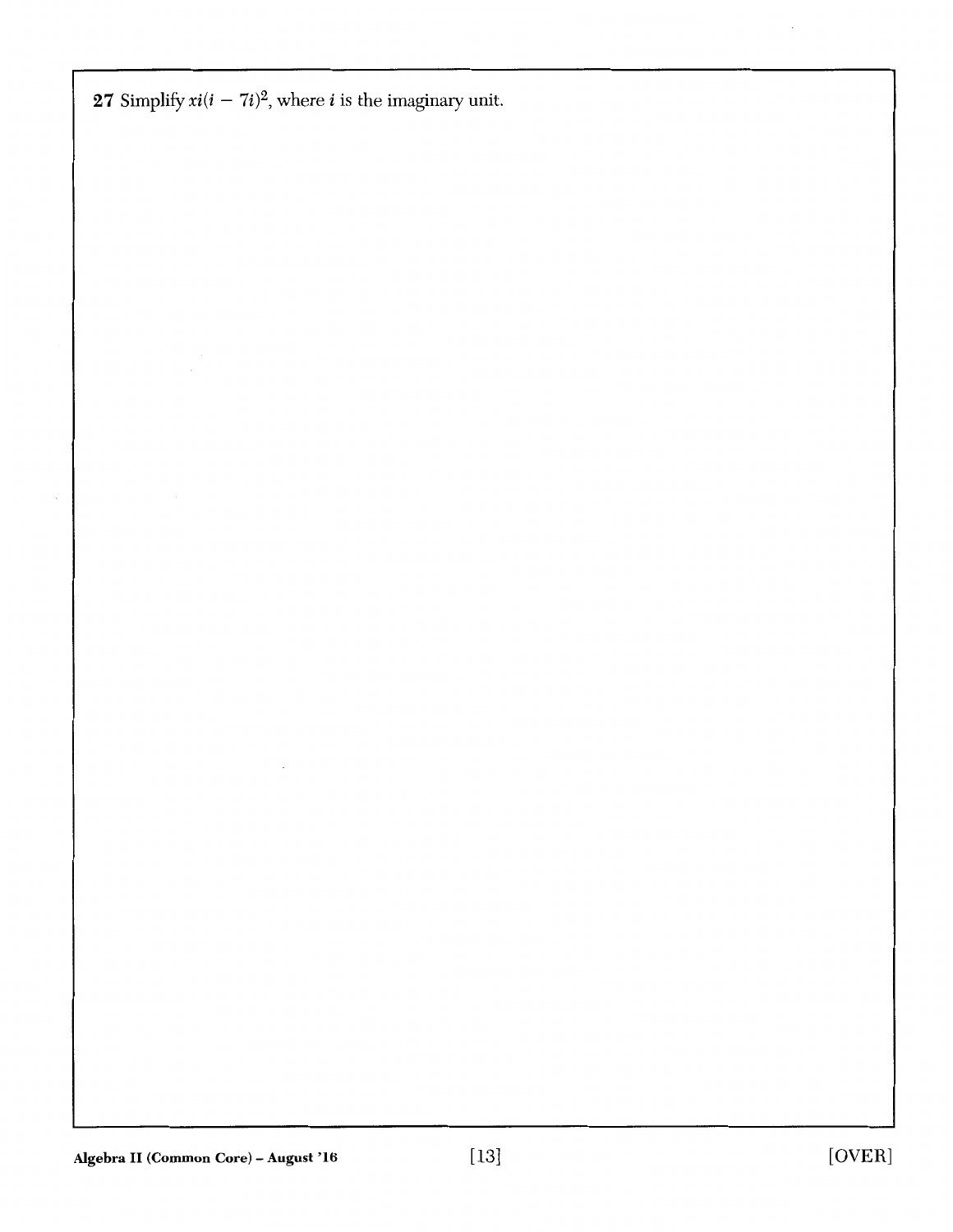28 Using the identity  $\sin^2 \theta + \cos^2 \theta = 1$ , find the value of tan  $\theta$ , to the *nearest hundredth*, if  $\cos \theta$ is –0.7 and  $\theta$  is in Quadrant II.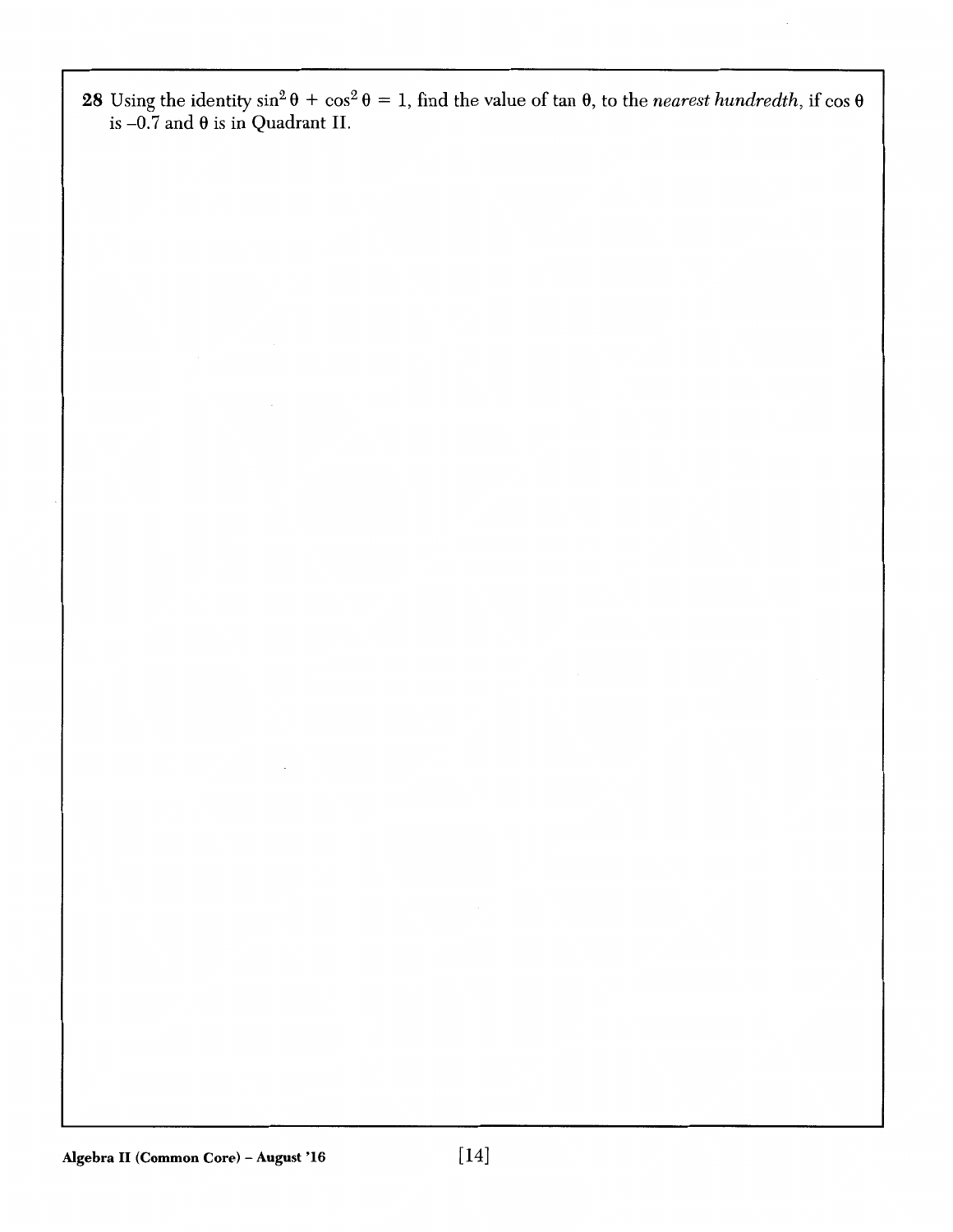29 Elizabeth waited for 6 minutes at the drive thru at her favorite fast-food restaurant the last time she visited. She was upset about having to wait that long and notified the manager. The manager assured her that her experience was very unusual and that it would not happen again.

A study of customers commissioned by this restaurant found an approximately normal distribution of results. The mean wait time was 226 seconds and the standard deviation was 38 seconds. Given these data, and using a 95% level of confidence, was Elizabeth's wait time unusual? Justify your answer.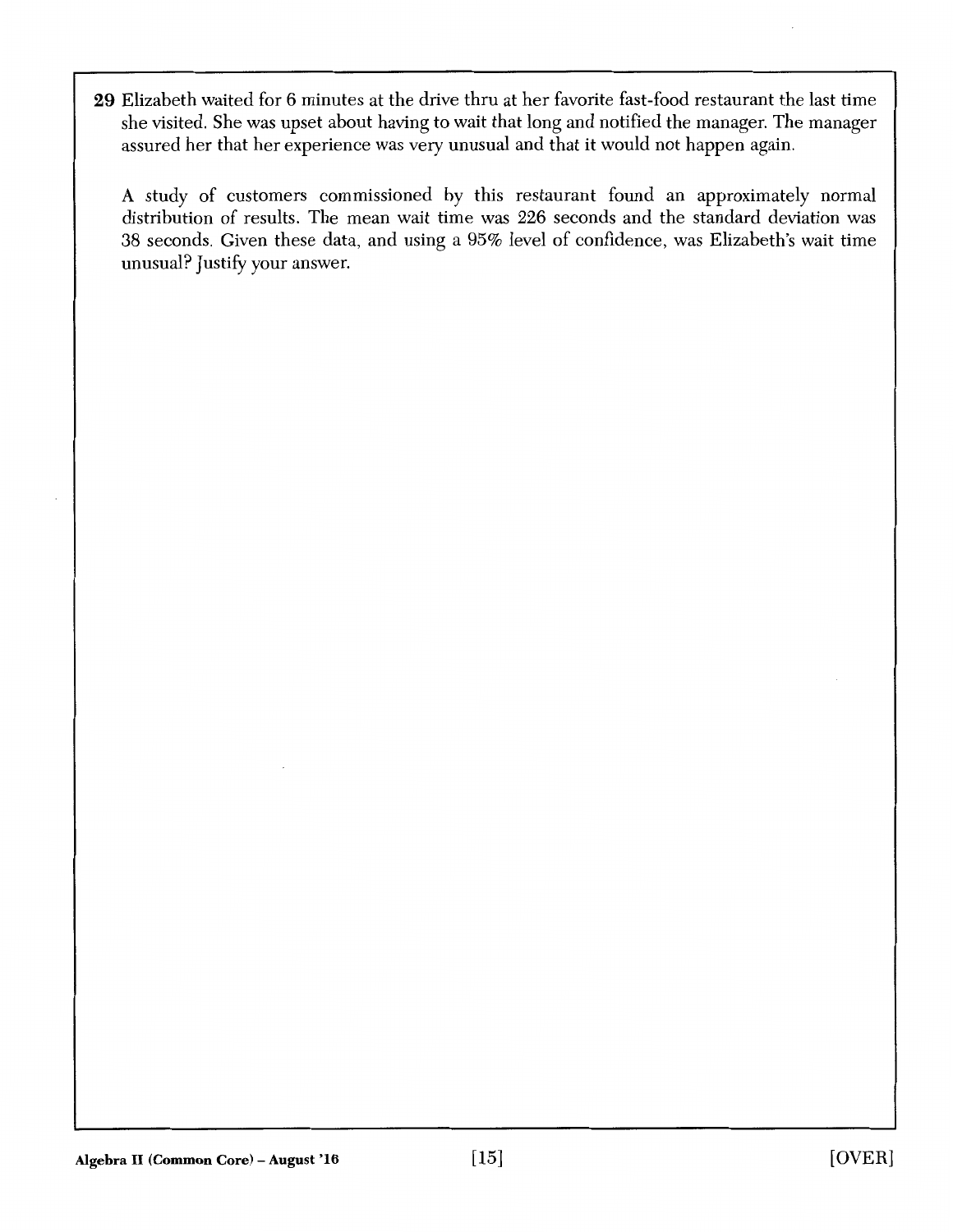30 The x-value of which function's x-intercept is larger, f or *h*? Justify your answer.

$$
f(x) = \log(x - 4)
$$

| $f(x) = \log(x - 4)$ | x | h(x) |
|----------------------|---|------|
|                      |   | 6    |
|                      |   |      |
|                      |   |      |
|                      | 2 |      |
|                      | 3 |      |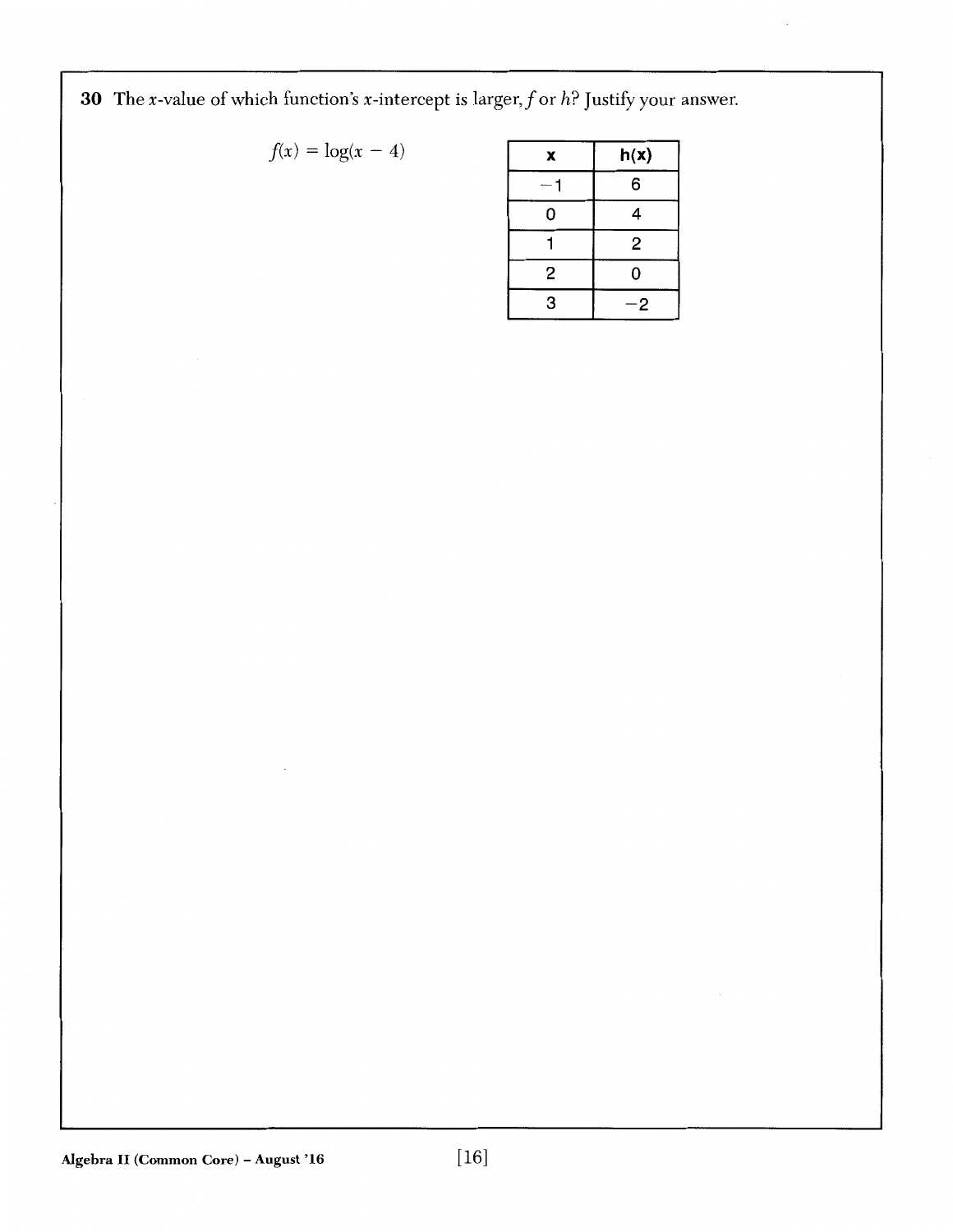31 The distance needed to stop a car after applying the brakes varies directly with the square of the car's speed. The table below shows stopping distances for various speeds.

| Speed (mph)                | 10 | 20 |        | 40  | 50 | 60 |                       |
|----------------------------|----|----|--------|-----|----|----|-----------------------|
| $ $ Distance (ft) $ $ 6.25 |    | 25 | 156.25 | 100 |    |    | 156.25   225   306.25 |

Determine the average rate of change in braking distance, in ft/mph, between one car traveling at 50 mph and one traveling at 70 mph.

Explain what this rate of change means as it relates to braking distance.

化对甲基二苯胺酸酶 人名科斯卡 人名英里

 $\begin{array}{c} \nu \\ \nu \\ \nu \\ \nu \end{array}$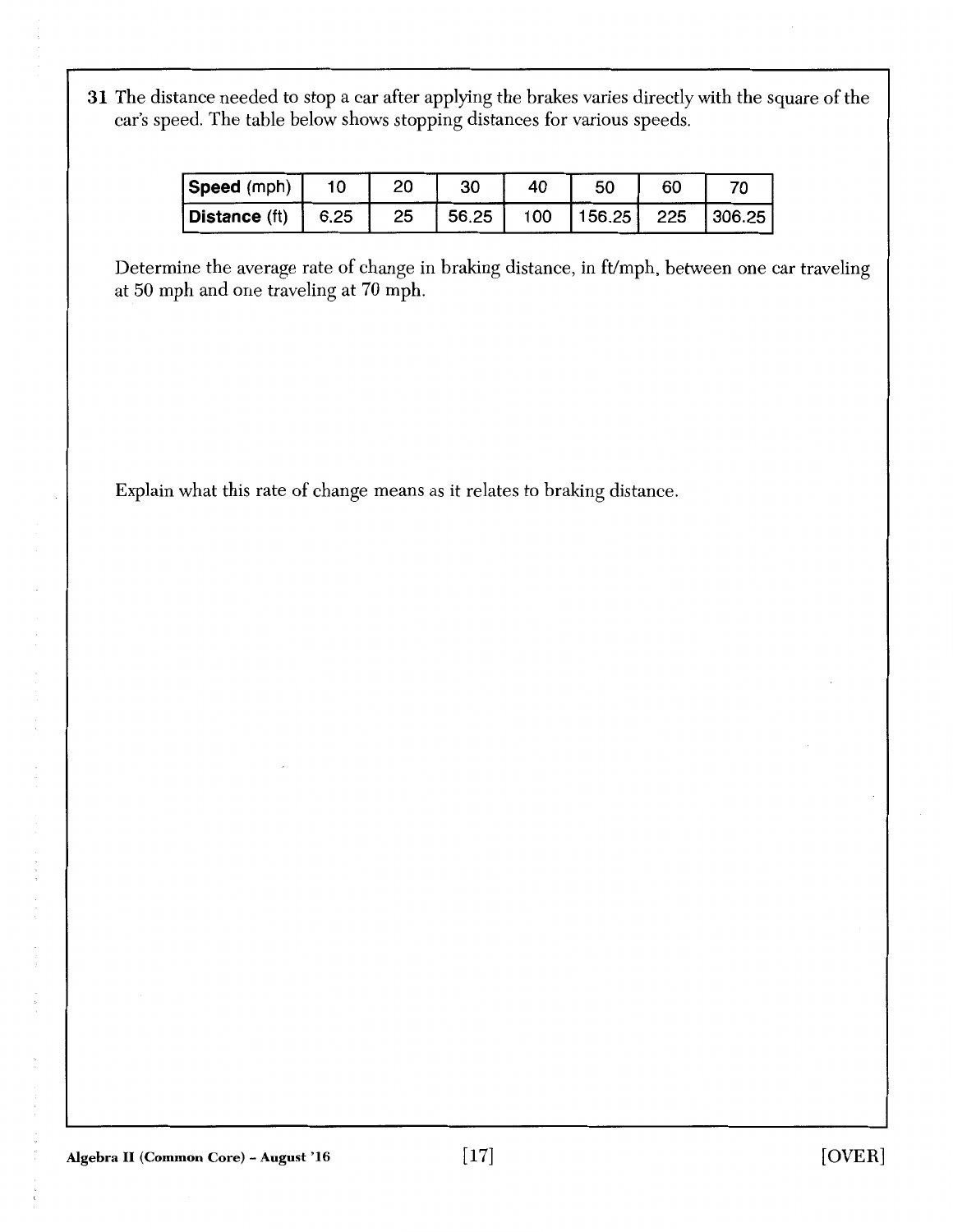**32** Given events A and B, such that  $P(A) = 0.6$ ,  $P(B) = 0.5$ , and  $P(A \cup B) = 0.8$ , determine whether A and B are independent or dependent.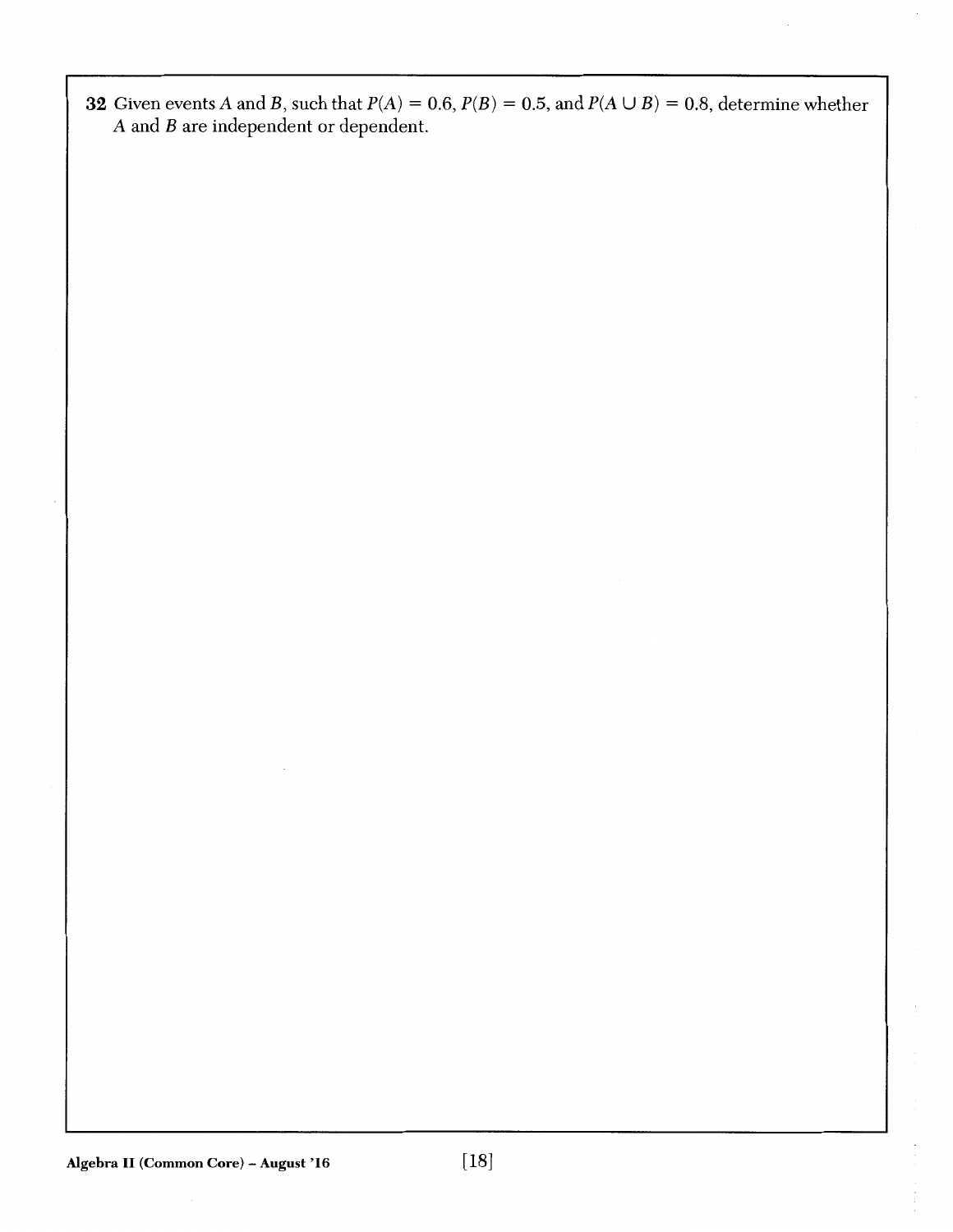# Part III

Answer all 4 questions in this part. Each correct answer will receive 4 credits. Clearly indicate the necessary steps, including appropriate formula substitutions, diagrams, graphs, charts, etc. Utilize the information provided for each question to determine your answer. Note that diagrams are not necessarily drawn to scale. For all questions in this part, a correct numerical answer with no work shown will receive only 1 credit. All answers should be written in pen, except for graphs and drawings, which should be done in pencil. [16]



 $\begin{array}{c} 1 \\ 1 \\ 2 \end{array}$ 

 $\frac{1}{2}$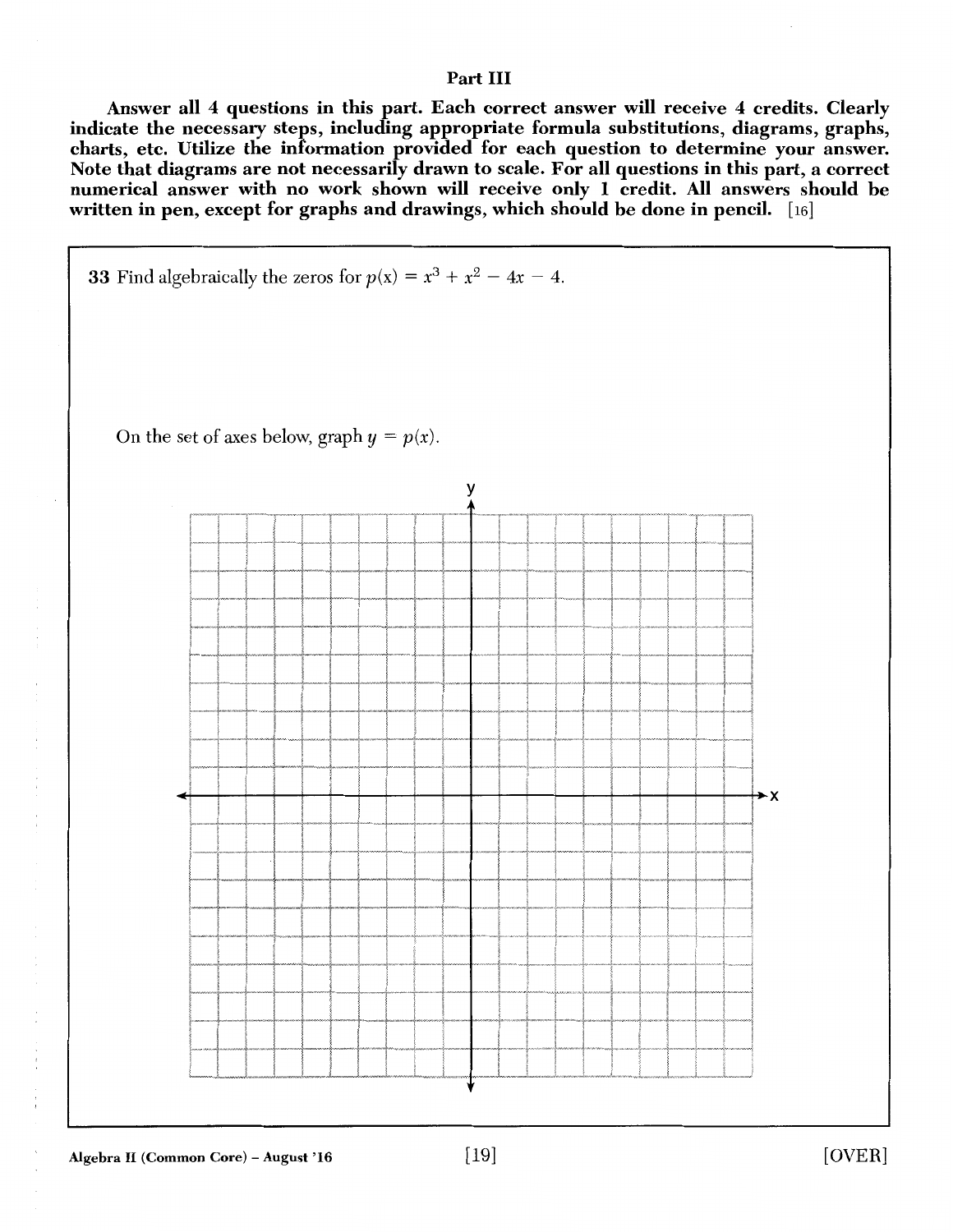34 One of the medical uses of Iodine-131 (I-131), a radioactive isotope of iodine, is to enhance x-ray images. The half-life of I-131 is approximately 8.02 days. A patient is injected with 20 milligrams of I-131. Determine, to the *nearest day*, the amount of time needed before the amount of I-131 in the patient's body is approximately 7 milligrams.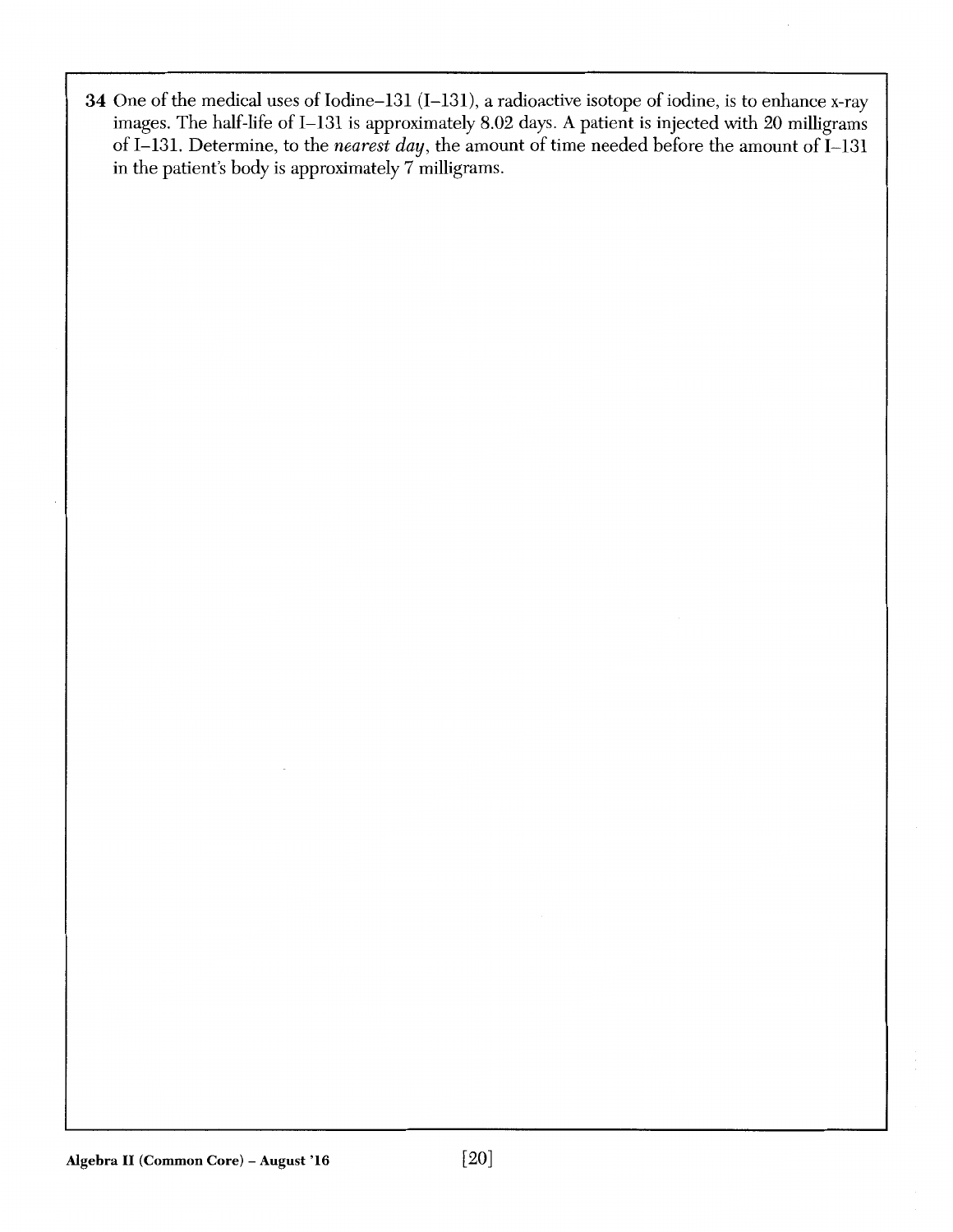**35** Solve the equation  $\sqrt{2x-7} + x = 5$  algebraically, and justify the solution set.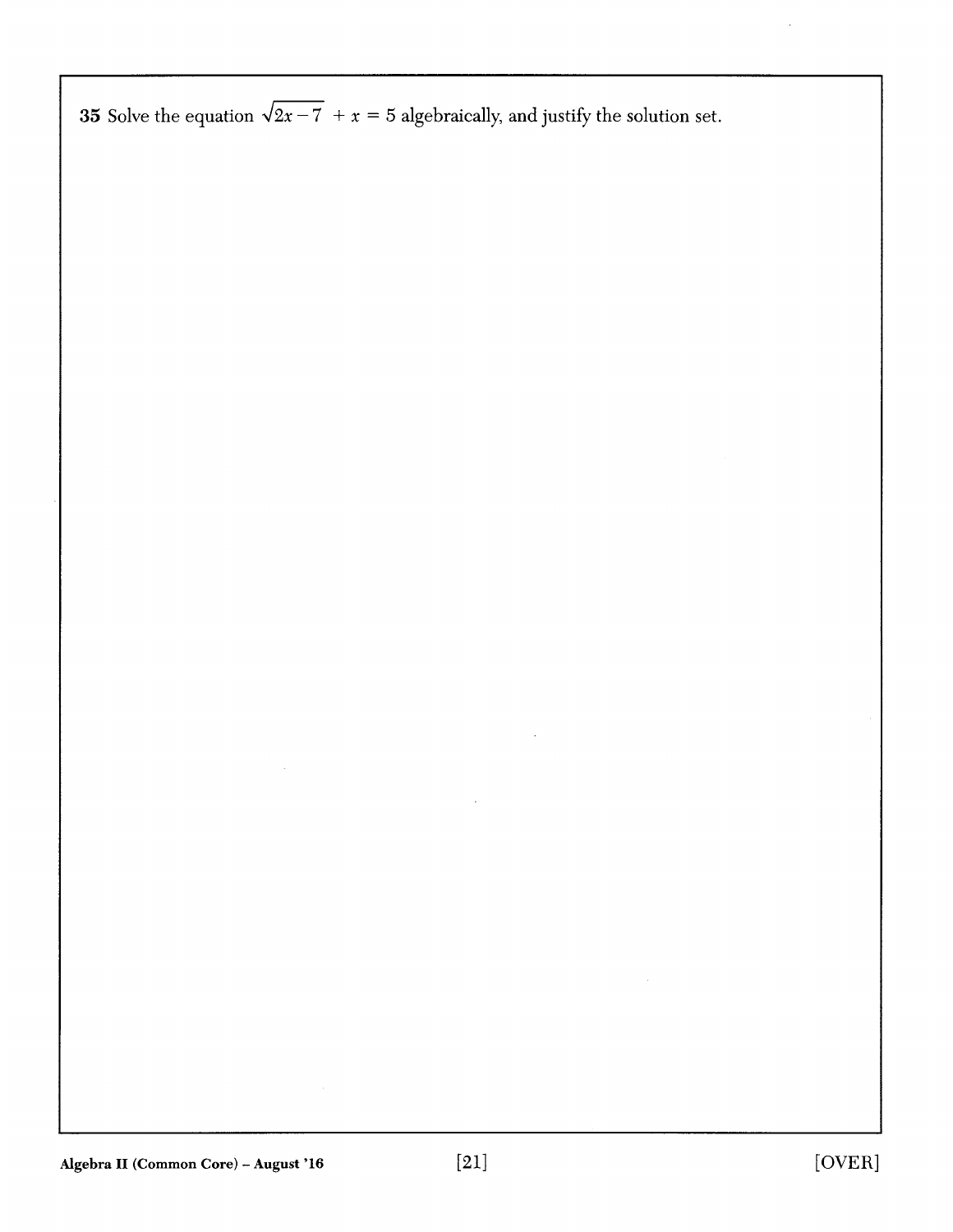36 Ayva designed an experiment to determine the effect of a new energy drink on a group of 20 volunteer students. Ten students were randomly selected to form group 1 while the remaining 10 made up group 2. Each student in group 1 drank one energy drink, and each student in group 2 drank one cola drink. Ten minutes later, their times were recorded for reading the same paragraph of a novel. The results of the experiment are shown below.

| Group 1<br>(seconds) | <b>Group 2</b><br>(seconds) - |
|----------------------|-------------------------------|
| 17.4                 | 23.3                          |
| 18.1                 | 18.8                          |
| 18.2                 | 22.1                          |
| 19.6                 | 12.7                          |
| 18.6                 | 16.9                          |
| 16.2                 | 24.4                          |
| 16.1                 | 21.2                          |
| 15.3                 | 21.2                          |
| 17.8                 | 16.3                          |
| 19.7                 | 14.5                          |
| Mean = 17.7          | Mean = 19.1                   |

a) Ayva thinks drinking energy drinks makes students read faster. Using information from the experimental design or the results, explain why Ayva's hypothesis may be *incorrect.*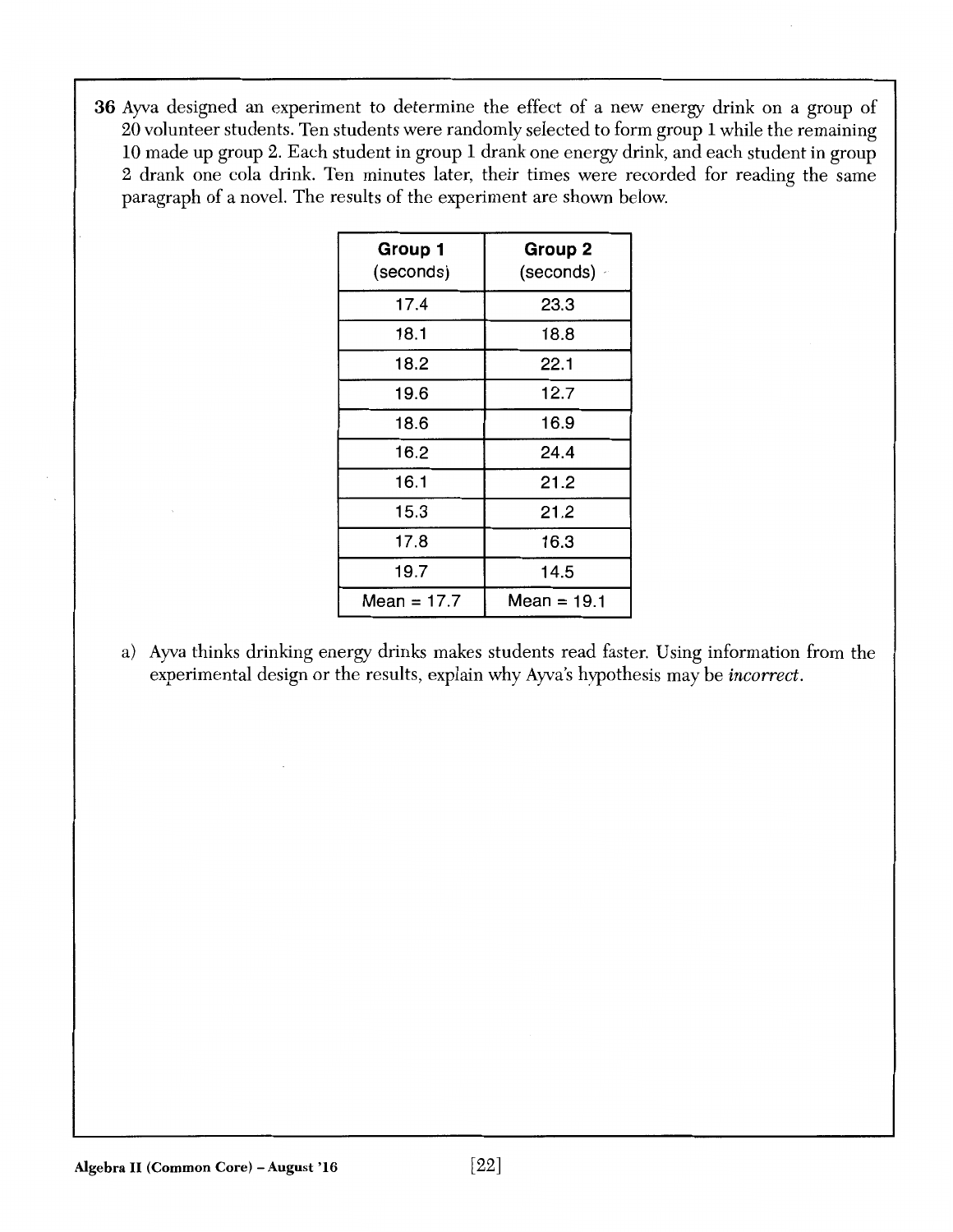Using the given results, Ayva randomly mixes the 20 reading times, splits them into two groups of 10, and simulates the difference of the means 232 times.



b) Ayva has decided that the difference in mean reading times is *not* an unusual occurence. Support her decision using the results of the simulation. Explain your reasoning.

**Simulated Differences**